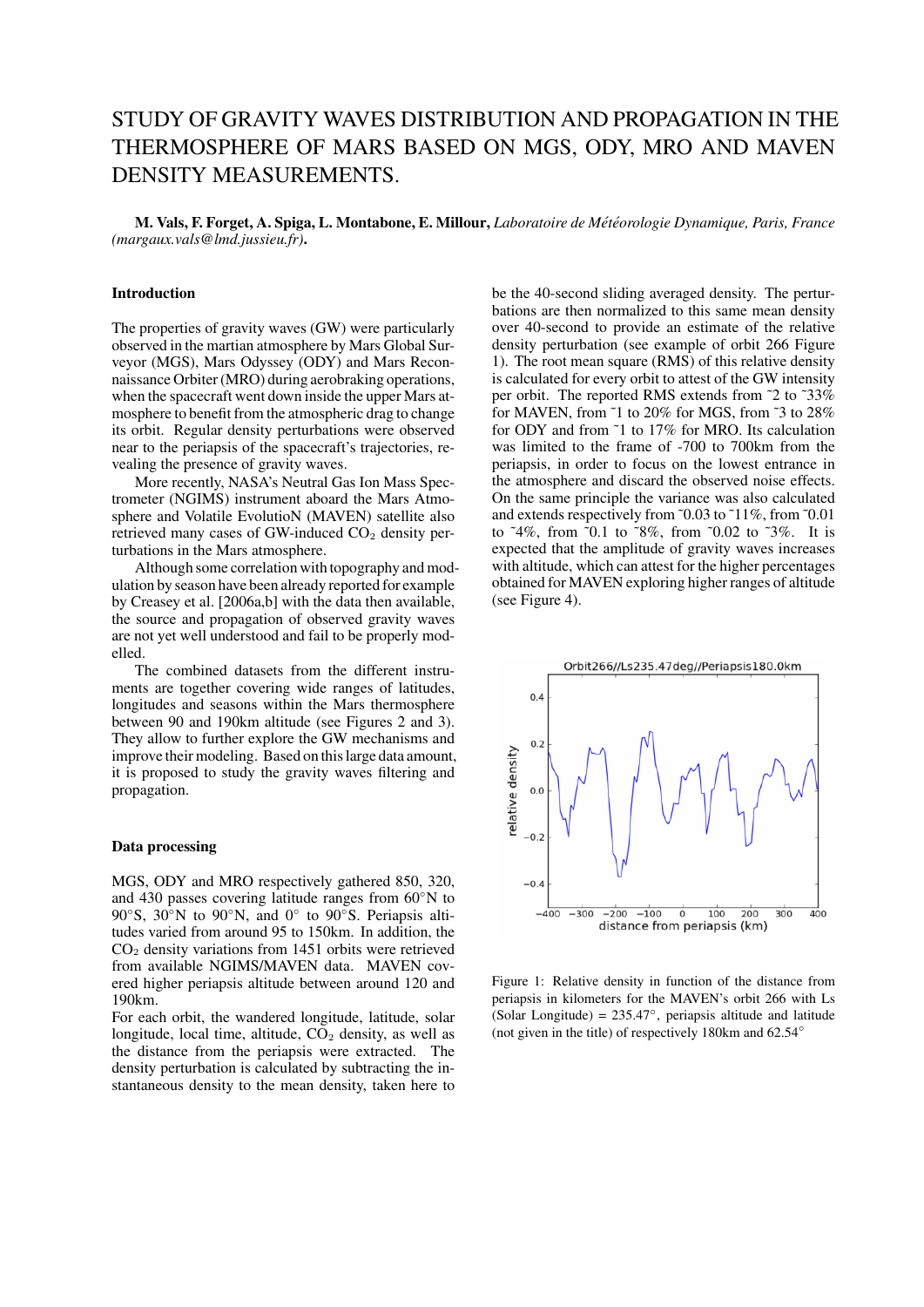

Figure 2: Latitude/longitude map of the martian topography covered by MGS, ODY, MRO and MAVEN (MVN) orbits periapsis locations



Figure 3: Latitude/Solar longitude distribution covered by MGS, ODY, MRO and MAVEN (MVN) orbits

## Preliminary conclusions

latitude and season ranges is observed. RMS greater

As a first result from the analysis of the complete set of data, a strong correlation of the GW distribution with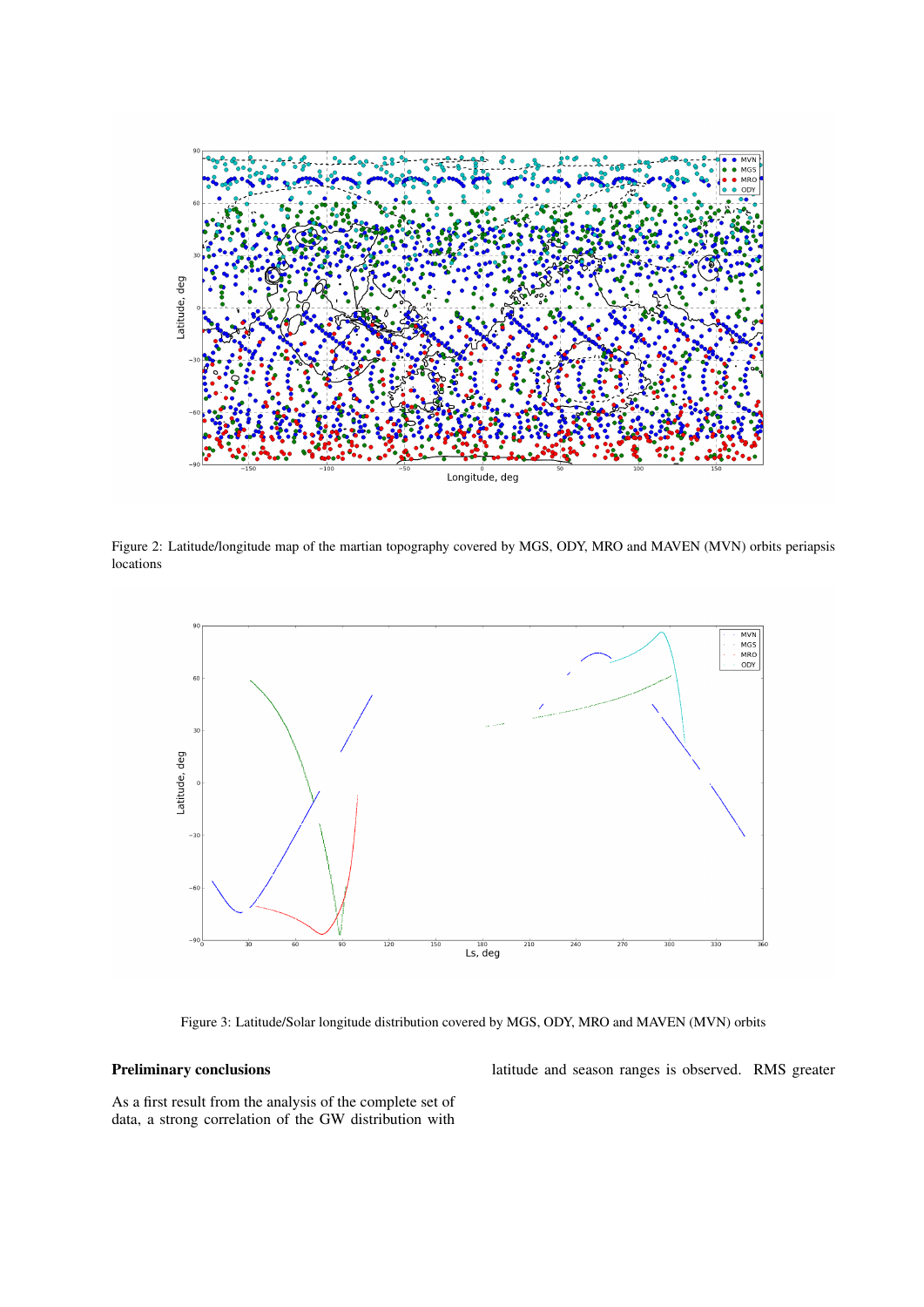

Figure 4: Altitude/latitude distribution covered by MGS, ODY, MRO and MAVEN (MVN) orbits

than 20% (essentially obtained for MAVEN orbits) are mainly observed during the Northern Hemisphere Winter over 50◦N latitude, and secondly during Southern Hemisphere Winter under 50◦S latitude. The minimal RMS, under 5%, are concentrated in the tropics during Spring and Autumn. These observations are in accordance with what was reported by Creasey et al. [2006b] focusing on Mars' thermosphere.

## GW propagation and filtering

The amplitude of gravity waves is a priori controlled by both filtering and propagation parameters.

Regarding filtering, Spiga et al. [2012] stated that significant mesospheric GW activity is expected at locations, local times and seasons with high  $|\langle u \rangle - c|$ , where c is the GW phase speed and  $\langle u \rangle$  the background wind. The observations of high RMS could thus be easily related to the apparition of the seasonal jet stream for both hemispheres. Spiga et al. [2012] also indicates the possibility of estimating to first order a saturation index for the gravity wave:

$$
S = \frac{T'}{T'_m} = \sqrt{\frac{\alpha N}{\langle \rho \rangle |\langle u \rangle - c|^3}} \text{ with } \alpha = \frac{F_0 \lambda_H}{2\pi} \qquad (1)
$$

where  $\langle \rho \rangle$  is the background density,  $T'(T'_m)$  the (maximum) GW perturbation before wave breaking,  $\lambda_H$  the GW horizontal wavelength and  $F_0 = \rho \langle u'w' \rangle$  the GW

vertical momentum flux conserved for non-dissipating GWs. N refers to the static stability with  $N^2 = \frac{g}{\langle T \rangle} \left[ \frac{d\langle T \rangle}{dz} + \right]$  $\frac{g}{C_p}$ , where  $\langle T \rangle$  is large-scale temperature, g acceleration of gravity and  $C_p$  specific heat capacity. The closest  $S$  is to 1 (or greater values), the more likely upwardpropagating GWs from tropospheric sources are to break through criticality or saturation.

Regarding propagation, sources generating gravity waves have to be considered. It is known that they include topography, near-surface thermal contrasts, wind shear instability, frontal processes and convection. However the implementation of all these forcings in models remains very complex. The LMD's (Laboratoire de Météorologie Dynamique) general circulation model (GCM) for Mars Forget et al. [1999] uses for example gravity wave forcing scheme based on the surface stress, taking orographic sources into account. Non-orographic gravity waves are currently parameterized (see Gilli et al., this issue).

## **Objectives**

In the frame of the conference it is proposed to calculate the gravity wave saturation index, for which meteorological fields can be locally extracted from the Mars Climate Database (MCD), for all gathered orbit data, and to display potential correlations of this saturation ratio with the data characteristics like the orbit's associated RMS. Some GCM simulations results, obtained